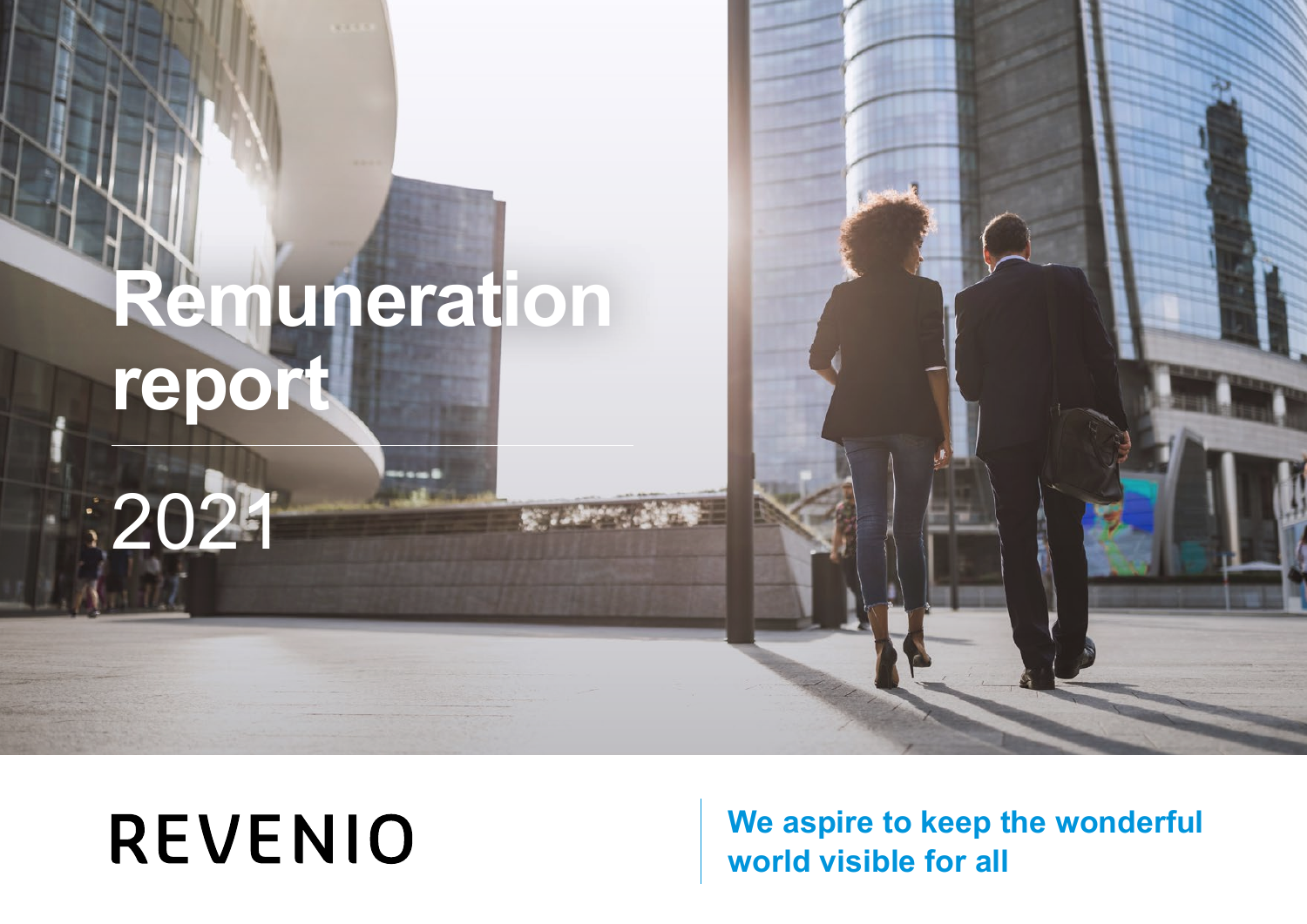## **Greetings from the Chair of the Nomination and Remuneration Committee**

**REVENIO GROUP CORPORATION** is committed to transparent, fair and responsible remuneration. We regularly assess the goals and uniformity of our remuneration policy and practices with Revenio's strategic goals. With the remuneration report, we want to improve the transparency of remuneration in the company and describe the implementation of the remuneration policy.

Revenio's Nomination and Remuneration Committee has approved this remuneration report and ensured that the company's remuneration practices are in line with the principles of the company's remuneration policy, which was published in 2019, and serve the interests of the company and its shareholders. The remuneration policy has been approved by Revenio's 2021 Annual General Meeting in accordance with the Board's proposal.

The remuneration policy has been prepared in accordance with the Directive amending the EU's Shareholder Rights Directive and the regulatory framework of the Finnish Securities Market Association's Corporate Governance Code 2020.

Revenio is an internationally successful company that represents the health technology sector and whose key remuneration principle is to support the accomplishment of the Group's strategic goals and provide rewards for results in line with the Group's strategy, culture, and values, and for successful performance. We want to support the skilled organization to accomplish its goals by means of competitive total remuneration. Revenio's values and corporate culture also provide the framework for remuneration.

In 2021, Revenio grew and expanded as a result of the acquisition of the Australian Oculo, reinforcing its position as the global leader of comprehensive clinical eye diagnostics solutions. Through the acquisition, the organization's diversity, in terms of both geography and expertise, became even wider. We believe it is important to adapt to local markets. We are global, but we also take local needs into account when it comes to remuneration.

We have also added a new role to our Management Team by appointing a Vice President, People & Culture, who is in charge of developing the company's personnel and culture. The aim of the new role is to support Revenio's growth, harmonize People & Culture activities in our global organization and reinforce our corporate culture. The development of effective total remuneration together with Revenio's Nomination and Remuneration Committee and the Management Group is an important part of the responsibilities of the new role.

In addition to internal development work, it is important to consider the world outside: we monitor the development of the macroeconomy and remuneration in our sector. Inflation, increased competition in the recruitment of skilled professionals, and the value-based changes to working life will all have an impact on the development of our remuneration model. Themes related to sustainability (ESG) are also high on our agenda and, with our transparent operating model, we want to develop the company's remuneration to support our sustainability program.

I want to thank all our personnel for their flexibility and creativity in these difficult circumstances, where the COVID-19 pandemic and its variants has forced organizations to think about new solutions for arranging customer meetings and internal cooperation. These exceptional circumstances have demonstrated that our company is very resilient.

I also want to express my gratitude to the customers, partners, and shareholders of Revenio Group for your support and trust.

#### **Ann-Christine Sundell**

**Chair of the Nomination and Remuneration Committee Revenio Group Corporation**

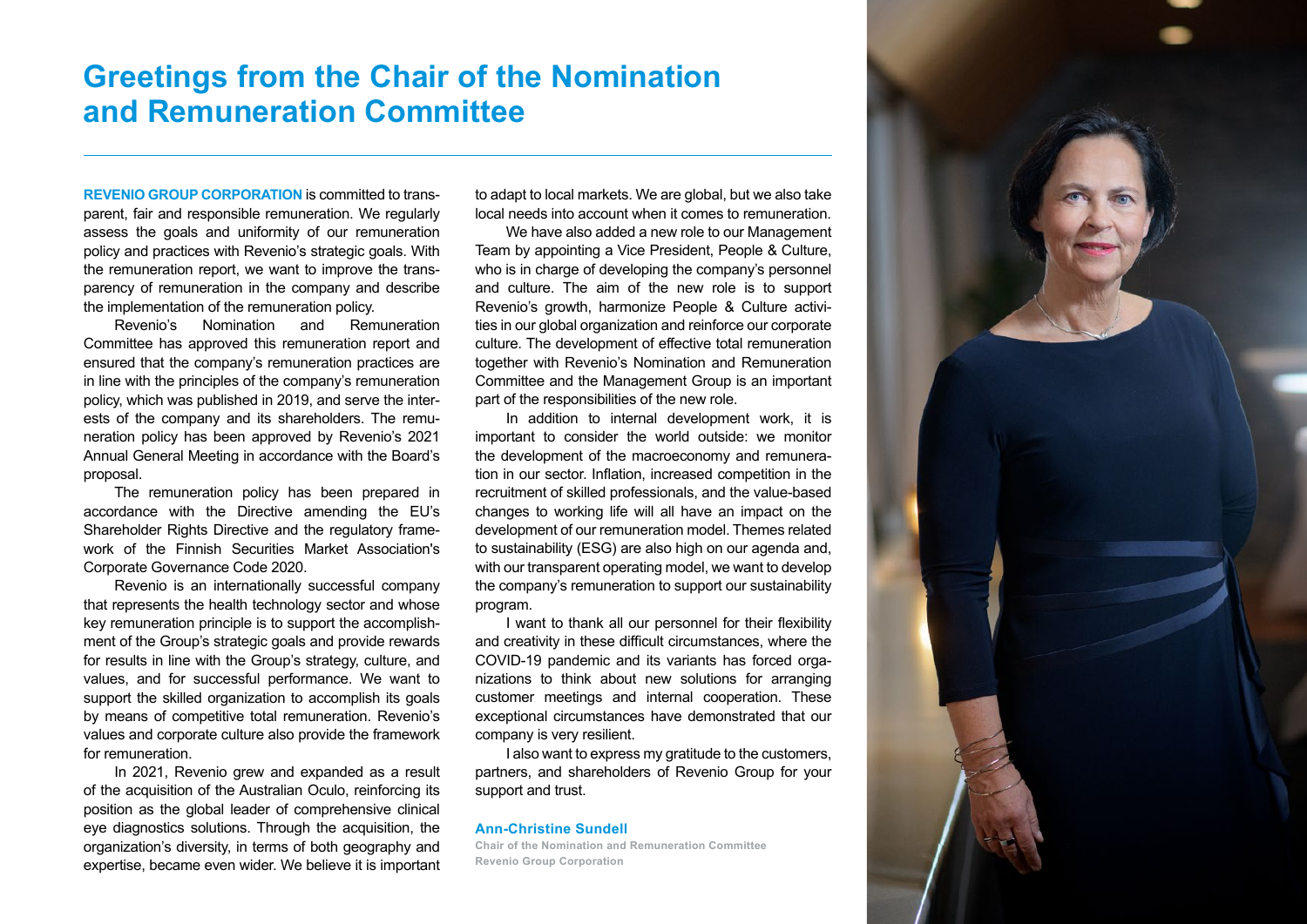# **Remuneration report 2021**

#### **1 Introduction**

**REVENIO GROUP CORPORATION'S** ("Revenio", "the Company") remuneration reporting consists of a remuneration policy presented to the Annual General Meeting at least once every four years and the annual remuneration report presented from 2020 onwards, which describes the remuneration paid to the Company's governing bodies in the financial year ended. The remuneration policy will be applied until the 2024 Annual General Meeting unless the Board of Directors decides to bring it to the General Meeting earlier. Further information on the remuneration policy is available on the Company's website: **[www.reveniogroup.fi/sites/default/files/2020-03/](http://www.reveniogroup.fi/sites/default/files/2020-03/Revenio_remuneration_policy_2019.pdf) [Revenio\\_remuneration\\_policy\\_2019.pdf](http://www.reveniogroup.fi/sites/default/files/2020-03/Revenio_remuneration_policy_2019.pdf)**.

The remuneration report concerning the governing bodies of Revenio Group Corporation ("Revenio", "the Company") was prepared in 2020 for the first time in accordance with the 2020 Finnish Corporate Governance Code for listed companies. The remuneration report is published on an annual basis at the same time with a report on the Company's governance and it is presented to shareholders at the next Annual General Meeting following the publication of the remuneration report.

The aim of remuneration is to promote the implementation of Revenio's strategy and ensure Revenio's long-term financial success, competitiveness, and positive development of shareholder value. Remuneration is an essential tool in implementing and driving the Company's strategy and in finding and retaining the best talent. Supporting growth is at the heart of Revenio's strategy, and the Company strives to align its remuneration methods with the situation in order to support its strategic goals. The principles guiding remuneration at Revenio are remuneration based on financial results and performance, transparent and consistent remuneration principles, and a competitive level of total remuneration.

The CEO's remuneration is based on these principles. A significant part of the CEO's remuneration is based on variable salary components, that is, short-term and longterm incentives. This ensures a close link between the CEO's remuneration and the Company's financial performance. The Board of Directors decides annually on the structure and details of the variable remuneration.

The Annual General Meeting decides on the remuneration payable for the work of the Board of Directors and committees and the criteria for determining such remuneration. The Nomination and Remuneration Committee has been tasked with the preparatory work concerning the remuneration of the Board of Directors. The Board of Directors decides on the remuneration and any other compensation payable to the CEO. The remuneration of the rest of the Management Team is decided by the CEO together with the Board of Directors.

This remuneration report, approved by Revenio's Board of Directors describes the remuneration paid to the members of the Company's Board of Directors, CEO, and Interim CEO for the financial year 1 January–31 December 2021. In addition, the remuneration report describes the development of the average remuneration of Revenio employees and the Company's financial performance and compares the information with the development of the payments made to the Company's governing bodies during the previous five years.

#### **Nomination and Remuneration Committee**

The Nomination and Remuneration Committee assists the Board of Directors in preparations for the election of the Board members, the preparation of matters related to the election and remuneration of the CEO and other management, and the preparation of incentive schemes for other employees. In accordance with the Nomination and Remuneration Committee's rules of procedure, the Board of Directors elected from amongst the Board members the following members: Ann-Christine Sundell (Chair), Arne Boye Nielsen and Bill Östman.

In 2021, the Remuneration Committee met 3 times.

Further information on the Committee's area of responsibility is available on the Company's website: **[www.reveniogroup.fi/fi/sijoittajat/hallinnointi/hallitus](http://www.reveniogroup.fi/fi/sijoittajat/hallinnointi/hallitus)**.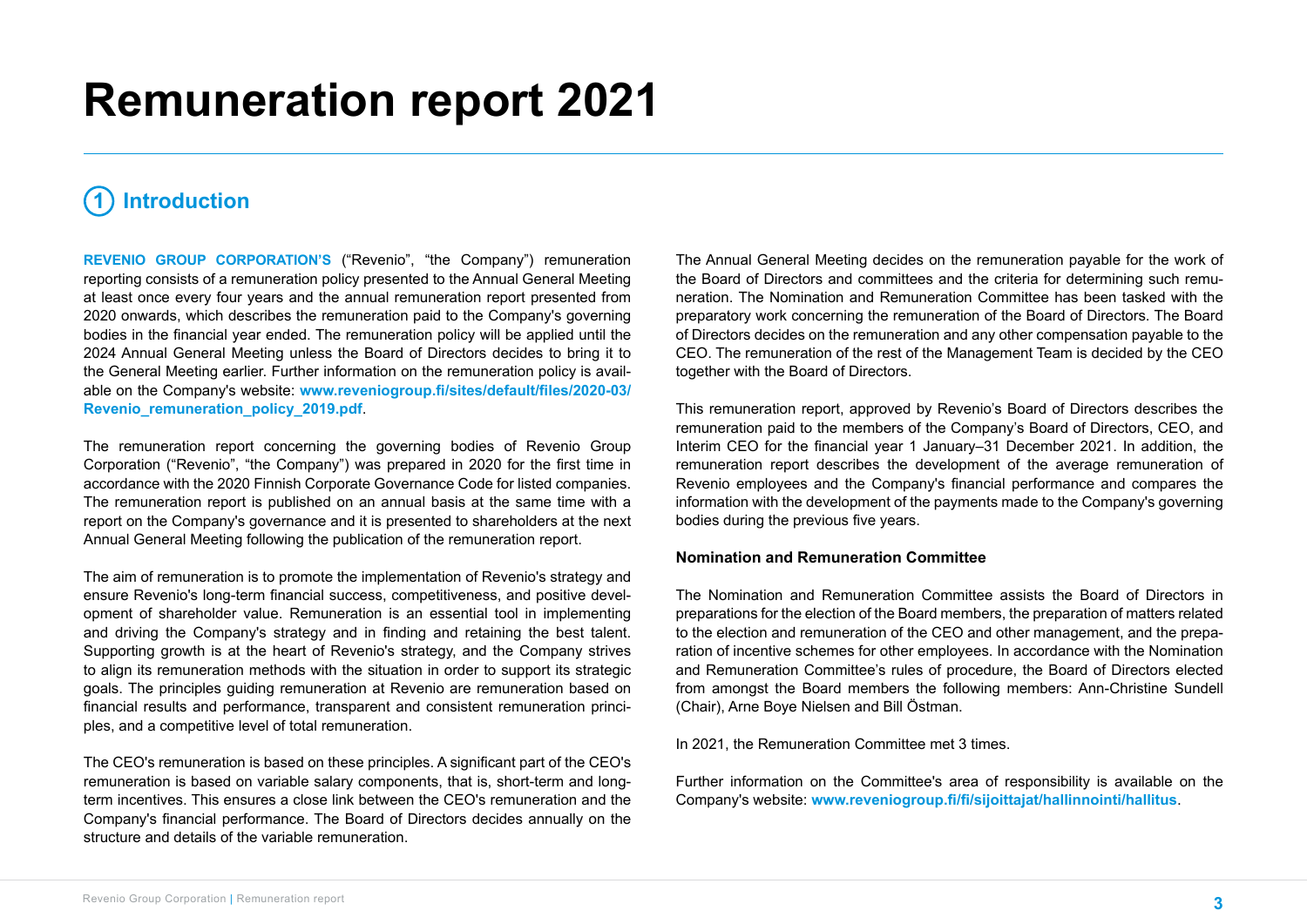#### **Audit Committee**

The duties and responsibilities of the Audit Committee are related to the supervision of the Company's financial reporting processes and financial reporting, supervision of internal control, internal audit and risk management, as well as the monitoring of audit and compliance processes. The Board of Directors has elected from among its members the members of the Audit Committee: Pekka Tammela (Chair), Pekka Rönkä and Ann-Christine Sundell.

In 2021, the Audit Committee met 5 times.

Further information on the Committee's area of responsibility is available on the Company's website: **[www.](http://www.reveniogroup.fi/fi/sijoittajat/hallinnointi/hallitus) [reveniogroup.fi/fi/sijoittajat/hallinnointi/hallitus](http://www.reveniogroup.fi/fi/sijoittajat/hallinnointi/hallitus)**

#### **Deviations from the remuneration policy and clawback**

The Company has not exercised its right to deviate from the remuneration policy or the option for the clawback of paid fees.

#### **Development of remuneration and fees**

Below is a comparative description that presents the remuneration of the Board of Directors, CEO, and employees, as well as the development of the Company's financial performance.

Fees paid to the Board of Directors have remained stable over the past five years. The increase in the total fees paid to the Board of Directors in 2020 is explained

by the new Board members, increases in annual fees, and the meeting fees of the committees' chairs. The development of the corresponding fees in 2021 remained on the previous year's level. Fees paid to the CEO include all payments made to the CEO during this period. Any non-recurring fees and double fees of the CEO are excluded from the review in order to keep the development of fees comparable.

Pay data for employees is presented as average pay costs per employee. The total pay costs for employees increased slightly in 2021.

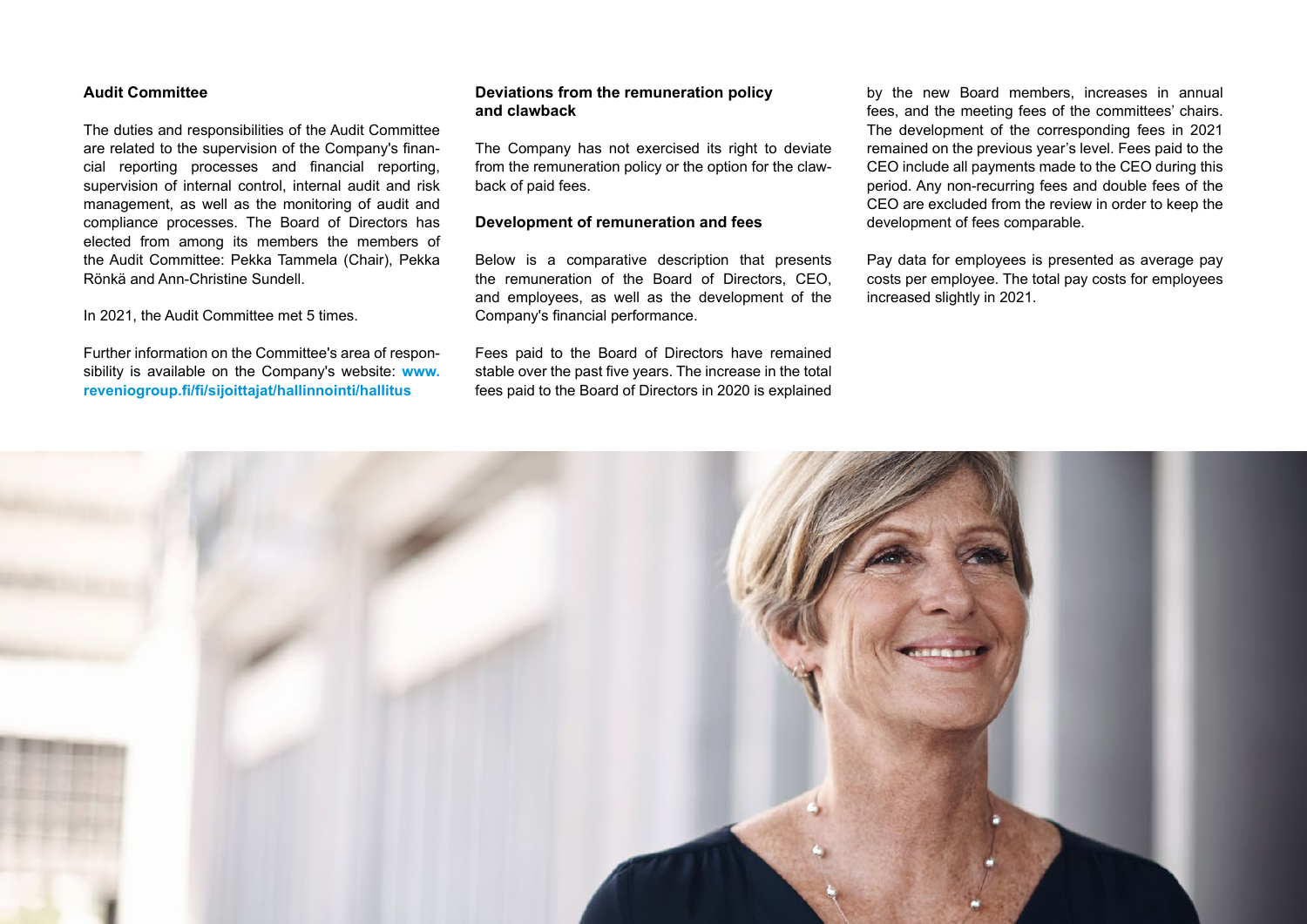| <b>EUR</b>                                      | 2021    | 2020    | 2019    | 2018    | 2017    |
|-------------------------------------------------|---------|---------|---------|---------|---------|
| Board fees total <sup>1</sup>                   | 200,300 | 204,150 | 148,000 | 144,000 | 144,000 |
| CEO's pay total <sup>2</sup>                    | 235,402 | 336,038 | 581,900 | 417.000 | 257,000 |
| Employee pay <sup>3</sup>                       | 86,227  | 81,500  | 94,300  | 106,300 | 102,400 |
| Total Shareholder Return (indexed) <sup>4</sup> | 686     | 618     | 319     | 150     | 135     |
| EBITDA (MEUR)                                   | 25      | 22      | 15      | 11      | 10      |

<sup>1</sup> Includes the annual fee and meeting fee.

² The CEO's total pay includes all fees paid to one CEO during the year. The figures do not include any non-recurrent payments. In 2017– 2021, CEOs were paid remuneration as follows: **2017** and **2018**: Timo Hildén (CEO as of 1 January 2017), **2019**: Timo Hildén (CEO until 4 August 2019 and as of 25 November 2019) and Mikko Moilanen (CEO from 5 August 2019 to 24 November 2019), **2020**: Timo Hildén (CEO until 17 May 2020) and Jouni Toijala (CEO as of 18 May 2020).

<sup>3</sup> Employee pay is calculated by dividing the total payroll for the global workforce by the number of employees. Total pay includes all earned salaries, benefits and bonuses.

**<sup>4</sup>** The reported total Shareholder Return is indexed (initial investment EUR 100 at the beginning of 2016).

#### **Pay development, EUR Pay and performance**



# **development, EUR**



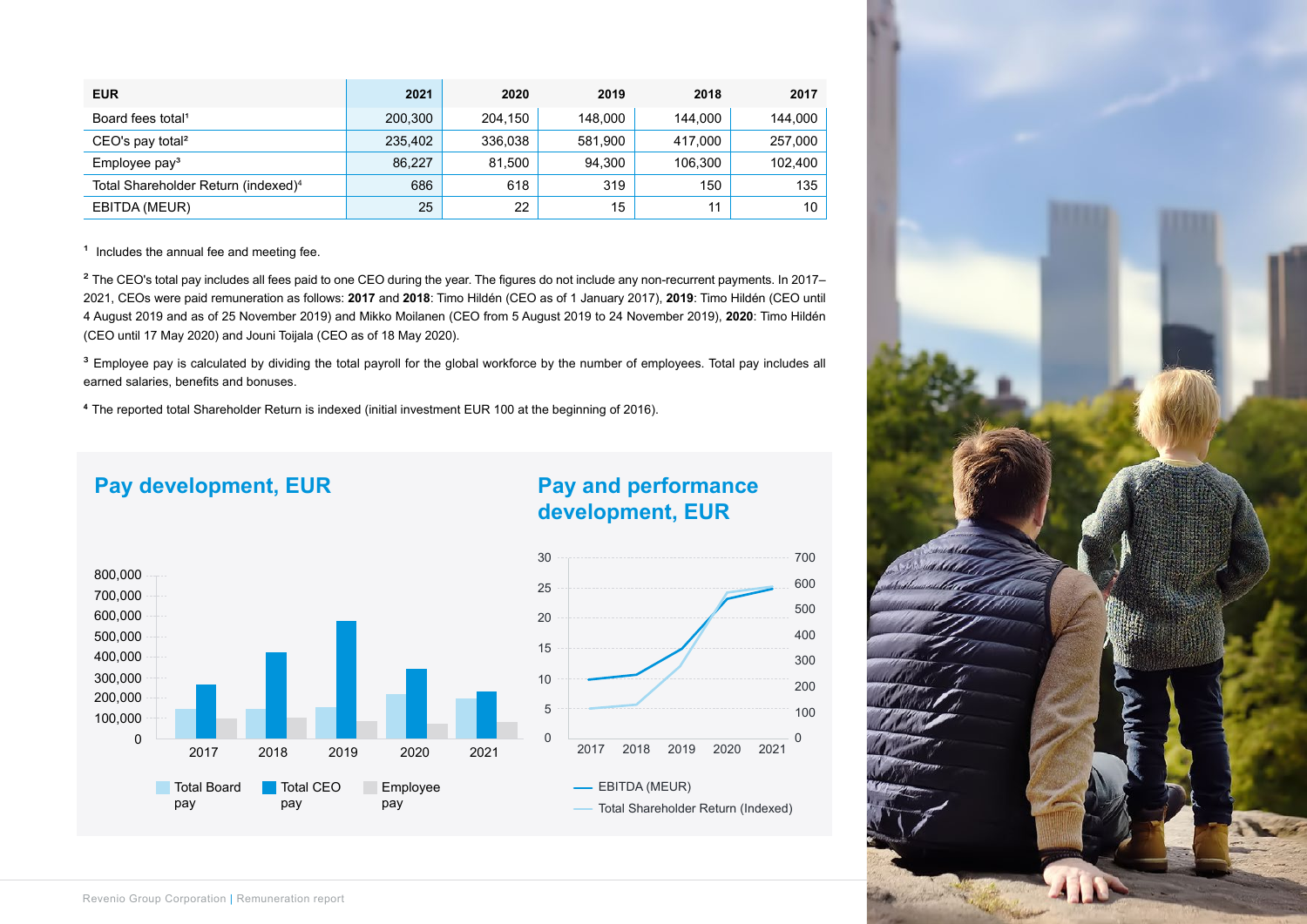### **2 Board fees**

The Annual General Meeting decides on the remuneration of the Board of Directors. The Board of Directors prepares a remuneration proposal. The Company may also appoint a Remuneration Committee or an external expert to prepare remuneration-related proposals for the Board of Directors.

The Annual General Meeting held on 17 March 2021 decided on the remuneration of the Board of Directors. The Board of Directors' fees consist of the following annual fees paid to the chair of the Board, the chairs of the Committees and the members of the Board of Directors, and of the following meeting fees paid to the members of the Board of Directors and Committees.

|                                                                                                                    | FEE, EUR      |
|--------------------------------------------------------------------------------------------------------------------|---------------|
| Annual fee of the chair of the Board                                                                               | 48,000        |
| Annual fee of the chair of a Committee                                                                             | 30,000        |
| Annual fee of a Board member                                                                                       | 24,000        |
| Meeting fee of the Board of Directors<br>and Committees                                                            | 600/meeting   |
| Fee for telephone meetings of the<br><b>Board of Directors and Committees</b>                                      | 300/meeting   |
| Meeting fee for Board and Committee<br>members residing outside Finland and<br>travelling to Finland for a meeting | 1,200/meeting |

In 2021, the Board of Directors met 16 times. The Board of Directors has two Committees: the Audit Committee and the Nomination and Remuneration Committee. In 2021, the Audit Committee met 5 times, and the Nomination and Remuneration Committee met 3 times.

In accordance with the proposal of the Board of Directors, the Annual General Meeting decided that 40% of the annual fee is paid in shares of the Company, with 60% paid in cash. Shares that are given as remuneration are not subject to transfer restrictions. There is no employment relationship between the members of the Board of Directors and the Company. Apart from the portion of the annual remuneration paid in shares, the Company has no share-based remuneration system intended for the members of the Board of Directors.

Travel expenses incurred by the members of the Board are reimbursed in accordance with the Company's travel policy. In 2021, no other financial benefits were paid to the Board members.

All fees paid to the Company's Board of Directors are paid in accordance with the valid remuneration policy for the governing bodies that was presented to the Annual General Meeting.

The fees of the Board members are paid once a year for each term. The fees for the period from 1 April 2021 to 31 March 2022 were paid on 31 May 2021. The meeting fees for each term are paid on a monthly basis. Such fees paid in 2021 are described in the table below.

| <b>PAID IN 2021</b>                                                                                                                                   | <b>ANNUAL FEE,</b><br><b>EUR</b> | <b>MEETING FEES,</b><br><b>EUR</b> | TOTAL,<br><b>PCS/EUR</b>       |
|-------------------------------------------------------------------------------------------------------------------------------------------------------|----------------------------------|------------------------------------|--------------------------------|
| Pekka Rönkä<br>Chair of the Board of Directors<br>Member of the Audit Committee                                                                       | 48,000                           | 9,300                              | Shares: 322<br>Cash: 38,100    |
| Kyösti Kakkonen*<br>Member                                                                                                                            | 0                                | 1,500                              | Shares: 0<br>Cash: 1,500       |
| <b>Arne Boye Nielsen</b><br>Member<br>Member of the Nomination and Remuneration Committee                                                             | 24,000                           | 8,700                              | Shares: 161<br>Cash: 23,100    |
| <b>Ann-Christine Sundell</b><br>Member, Chair of the Nomination and Remuneration<br>Committee (as of 21 October 2020)<br>Member of the Audit Committe | 30,000                           | 9,300                              | Shares: 201<br>Cash: 27,300    |
| Pekka Tammela<br>Member<br><b>Chair of the Audit Committee</b>                                                                                        | 30,000                           | 8,700                              | Shares: 201<br>Cash: 26,700    |
| <b>Bill Östman</b><br>Member<br>Member of the Nomination and Remuneration Committee                                                                   | 24,000                           | 7,200                              | Shares: 161<br>Cash: 21,200    |
| <b>TOTAL</b>                                                                                                                                          |                                  |                                    | Shares: 1,046<br>Cash: 137,900 |

\* Kyösti Kakkonen's membership in the Board of Directors ended on March 17, 2021 at the Annual General Meeting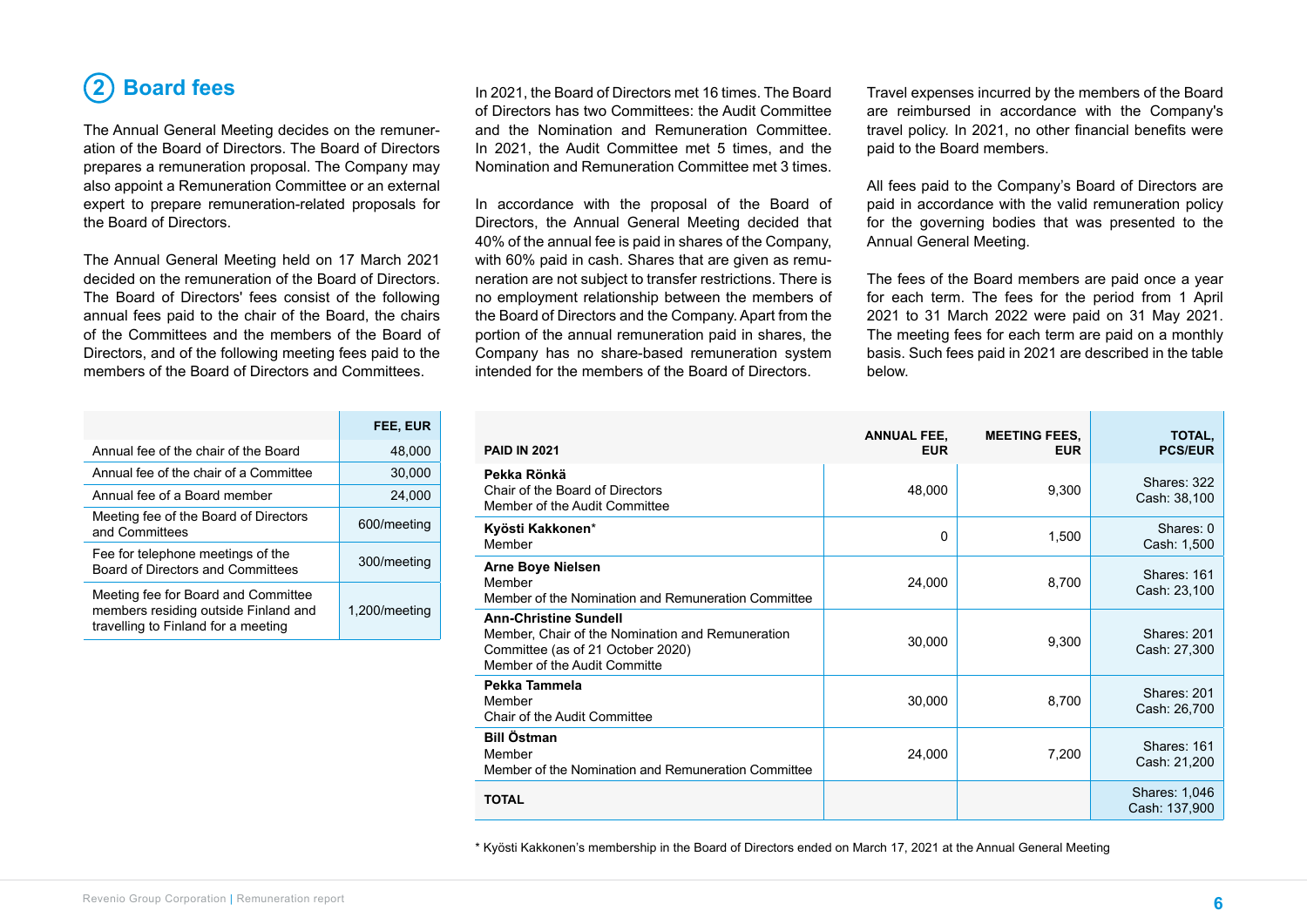## **3 CEO's fees**

The Board of Directors decides on the remuneration of the CEO in accordance with the remuneration policy for the governing bodies that was presented to the Annual General Meeting. The CEO's fee consists of a fixed monthly salary (including supplementary pension and fringe benefits), a short-term incentive scheme (STI), and a long-term share-based incentive scheme (Performance-based share plan and Restricted share plan).

As of 1 January 2012, the CEO has been covered by group pension insurance and medical expenses insurance in addition to statutory pension cover. In 2021, the CEO's insurance has been extended to cover serious illness, which is consistent with the policy applied to all employees. The supplementary pension is contribution-based, with the amount paid being EUR 1,000 per month.

The CEO Agreement is subject to customary terms of notice. The CEO Agreement also includes a confidentiality clause, a non-compete clause and a prohibition of enticement clause applicable to the CEO.

In 2021, the CEO received a total of EUR 235,102 in pay and remuneration, including fringe benefits. All fees paid to the Company's CEO are paid in accordance with the valid remuneration policy concerning the governing bodies that was presented to the Annual General Meeting. Jouni Toijala was paid a total fee of EUR 253,102. The total amount was paid as a fixed salary.



| <b>ELEMENT</b>                                                                        | <b>PAID IN</b><br>2021     | <b>TO BE PAID IN</b><br>2022 |
|---------------------------------------------------------------------------------------|----------------------------|------------------------------|
| <b>Fixed salary component</b>                                                         | 219.232                    | 221.250*                     |
| <b>Short-term incentive</b><br>Performance period 2020<br>Performance period 2021     | 33,630                     | 128,396                      |
| Performance-based share plan<br>Performance period 2018-2020<br>Restricted share plan | 00.00<br>00.00<br>0 shares | 00.00<br>00.00<br>400 shares |
| <b>Supplementary pensions</b>                                                         | 12.000                     | 12.000                       |
| <b>Fringe benefits</b>                                                                | 240.00                     | 240.00                       |
| Severance payments                                                                    |                            |                              |

\* Amount known at time of report publication



<sup>1</sup> The basic salary illustrated in the chart is the annualized basic level. The LTI RS system was calculated using the estimated January 2022 value of the shares issued to the CEO.

#### **Pay mix for Jouni Toijala<sup>1</sup>**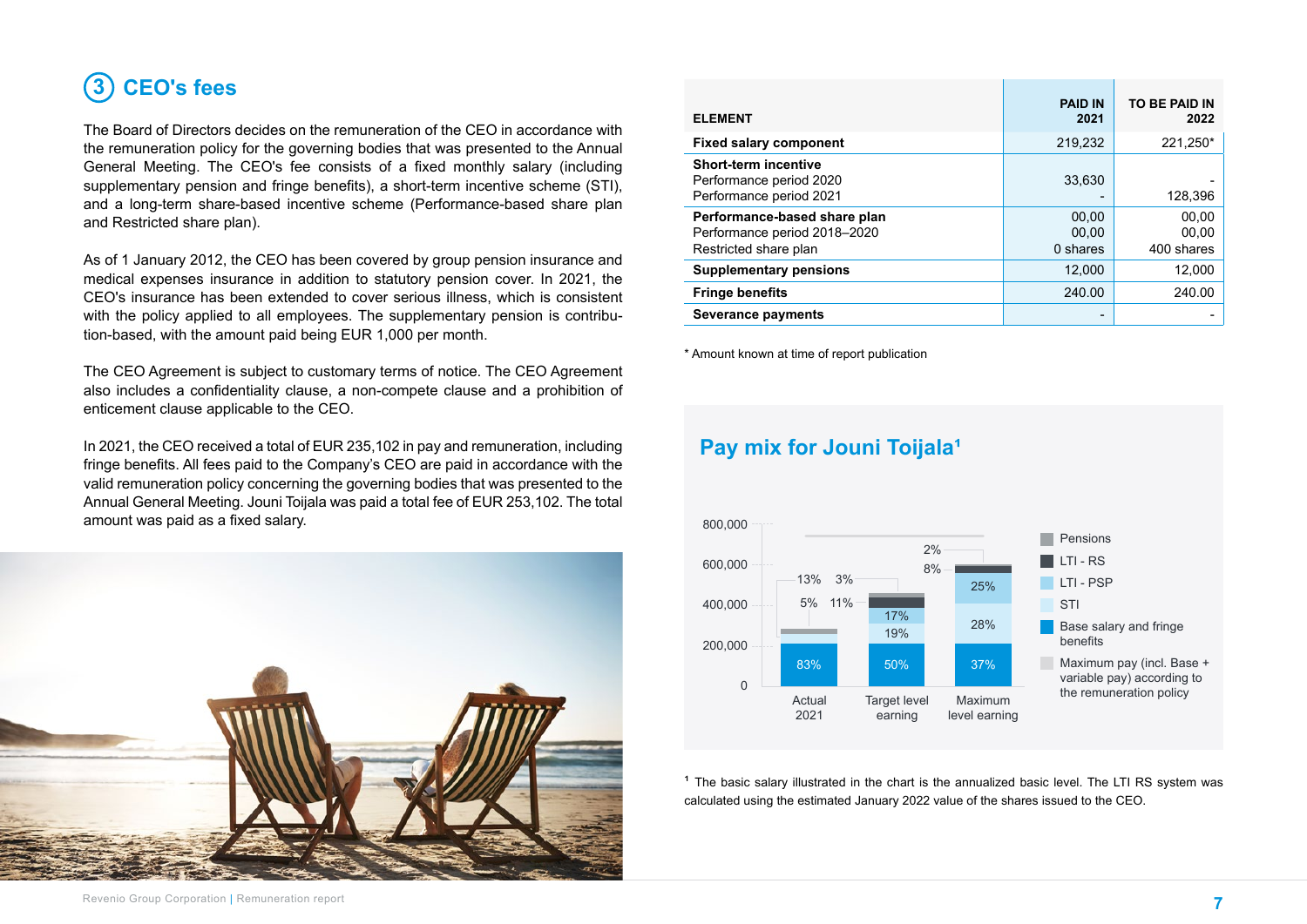#### **Short-term incentive scheme**

The purpose of the short-term incentive scheme is to support the achievement of Revenio's annual financial and strategic objectives. The payment of the short-term incentive is based on the meeting of performance criteria during the performance period. The performance criteria are decided by the Board of Directors. The highest possible annual short-term incentive for Revenio's CEO corresponds to the fixed salary component for nine months.

The criteria in the short-term incentive scheme are EBITDA and cash flow at the Group level and individual targets. The achievement of these criteria is described below:

| <b>PERFOR-</b><br><b>MANCE</b><br><b>PERIOD</b>                  | <b>TIME OF</b><br><b>PAYMENT</b> | <b>PERFOR-</b><br><b>MANCE</b><br><b>CRITERION</b> | <b>WEIGHTING</b> | <b>OUTCOME</b><br>(% OF THE<br><b>TOTAL KPI</b><br><b>VALUE)</b> | <b>WEIGHTED</b><br><b>OUTCOME</b> |
|------------------------------------------------------------------|----------------------------------|----------------------------------------------------|------------------|------------------------------------------------------------------|-----------------------------------|
| 2021                                                             | 2022                             | <b>EBITDA</b>                                      | 20%              | 100%                                                             | 20%                               |
|                                                                  |                                  | Net sales<br>growth                                | 30%              | 100%                                                             | 30%                               |
|                                                                  |                                  | Cash flow                                          | 20%              | 100%                                                             | 20%                               |
|                                                                  |                                  | Individual<br>objectives                           | 30%              | 35.3%                                                            | 10.6%                             |
| <b>MEETING THE SHORT-TERM INCENTIVE CRITERIA, TOTAL</b><br>80.6% |                                  |                                                    |                  |                                                                  |                                   |

It is possible for the CEO to invest an amount equal to two months' salary from the short-term performance bonus in the personnel fund. The employee fund established by the Company is open to all employees of the Company in Finland. Employees may transfer to the personnel fund from their annual bonus an amount not exceeding two months' salary. Each employee decides for themselves whether they participate in the fund. Alternatively, bonuses can also be taken as salary. The Company pays an additional 25% on top of the amount transferred to the fund, with this additional amount corresponding to the statutory costs that the Company would have to pay if the bonus were paid as salary. The fund invests in the shares of Revenio Group Corporation.

#### **Performance-based share plan**

The purpose of the long-term performance-based share plan is to support the implementation of the Company's strategy, increase the Company's value and profits in the long-term, strengthen the participants' commitment to the company, and provide the participants with competitive total remuneration.



The performance-based share plan consists of three-year performance periods. The Board of Directors decides separately on the minimum, target and maximum bonus as well as the performance criteria and related targets. The amount of the bonus to be paid depends on the development of the share price in accordance with the pre-defined targets. Bonus is not paid if the targets are not met or if the participant's employment relationship ends before the bonus is paid.

The targets of the plan must be related to the total absolute shareholder return of the Company's share and cumulative operating result for three years. If the targets of the incentive scheme are achieved, bonuses will be paid in the spring of the year following the performance period. The total amount of the share incentive paid on the basis of the plan's performance periods may be no more than approximately 100,000 shares of Revenio Group Corporation. The number of shares is equal to gross earnings minus any cash component deducted from it in order to cover taxes and any other tax-like charges arising from the share incentive, with the remaining net incentive paid in shares. However, the Company has the right to pay the fee fully in cash in certain situations. The Company's Board of Directors may decide on new share-based incentive schemes within the limits of the authorization granted by the Annual General Meeting.

The criteria for the performance-based share plan are the total shareholder return and the cumulative operating result (as a cutter) at the Group level. The current CEO is eligible to participate in the performance period 2020–2022. In 2021, the current CEO was not paid share-based remuneration based on the performance-based share plan. The first potential payment under the performance-based share plan will be paid to the CEO in 2023.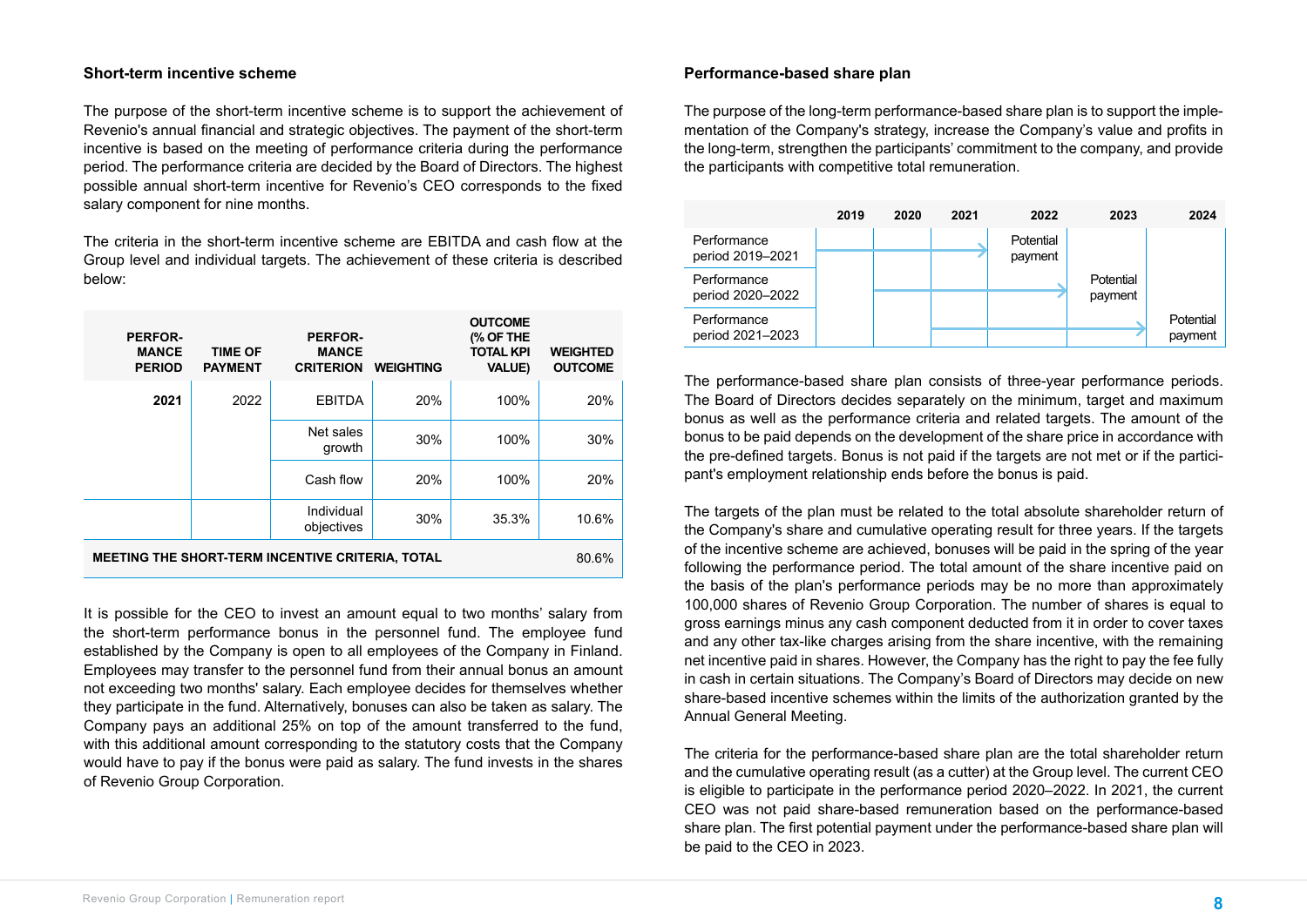#### **Restricted share plan**

The restricted share plan was established for the CEO as part of the long-term incentive and commitment program. The purpose of the plan is to supplement the CEO's remuneration, to combine the interests of shareholders and the CEO, to increase the Company's value and profits in the long term and to strengthen the CEO's commitment to the Company.

|               | 2021 | 2022                                 | 2023                                 | 2024                                 |
|---------------|------|--------------------------------------|--------------------------------------|--------------------------------------|
| RSP 2021-2023 |      |                                      |                                      |                                      |
|               |      | $1/3$ of the<br>potential<br>payment | $1/3$ of the<br>potential<br>payment | $1/3$ of the<br>potential<br>payment |

The restricted share plan consists of one three-year vesting period 2021–2023. During the vesting period, the CEO may receive shares provided that the CEO's employment relationship continues until the shares are delivered. The shares are delivered in three instalments. The first third of the incentive is paid after the first year of the vesting period, the second third after the second year of the vesting period and the final third is paid when the entire vesting period has ended.

The number of shares is equal to gross earnings minus any cash component deducted from it in order to cover taxes and any other tax-like charges arising from the share incentive, with the remaining net incentive paid in shares. It is recommended that the value of the shares held by the CEO corresponds to 50% of the CEO's annual gross basic salary.

In 2021, the current CEO was not paid share-based remuneration based on the restricted share plan.